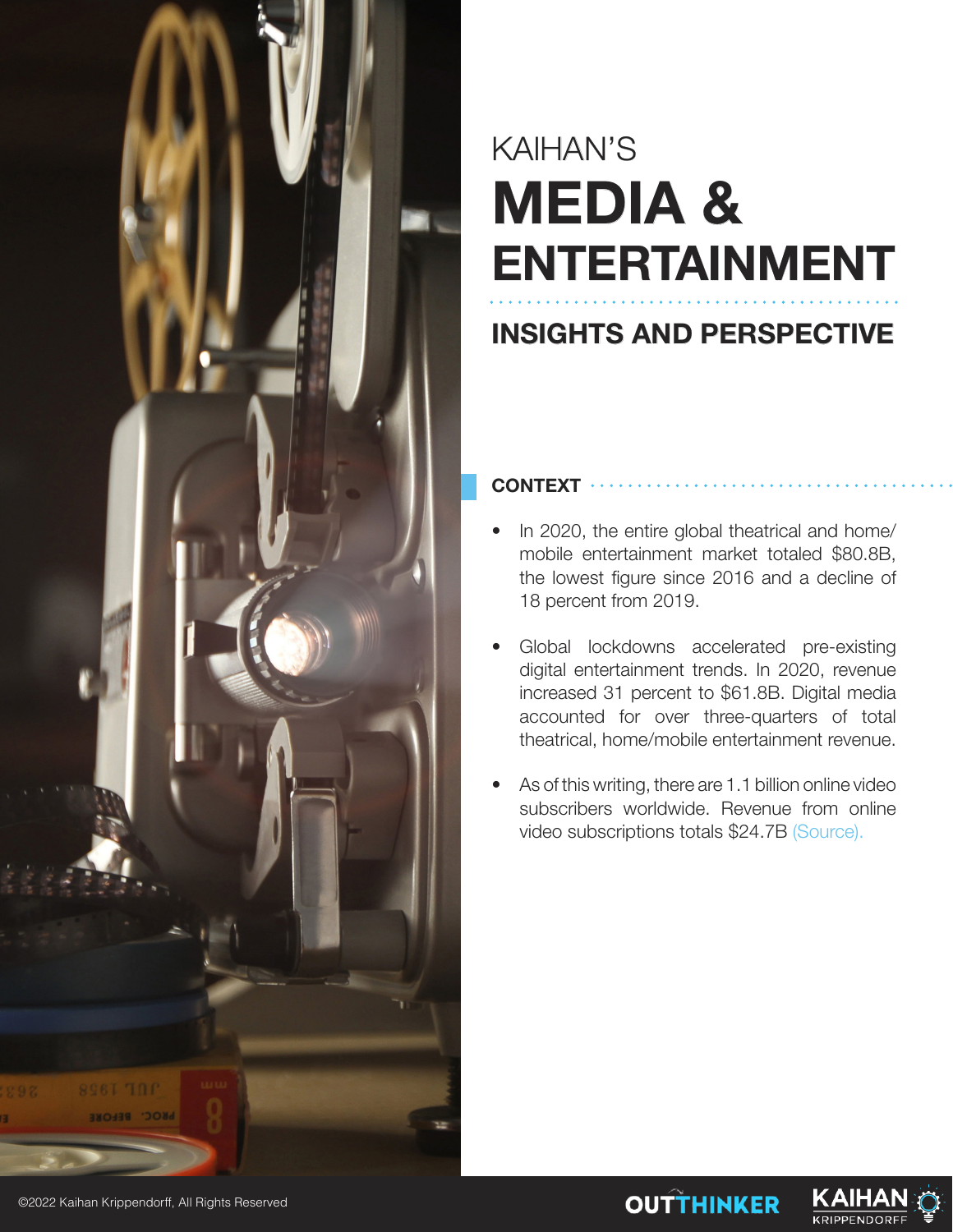#### **TRENDS**

#### **1. Customization Based on Customer Needs**

- Entertainment companies now have a direct relationship with their customers. Delivering a unique, personalized experience is critical. Content owners must collect and analyze data to understand customers' preferences and behaviors, and use this data to inform investments and business offerings. Advertising also benefits from these additional customer insights (Source).
- As the world recovers from the global pandemic, media and entertainment companies must understand the economic needs of consumers. Customers who lost income during the pandemic were more than twice as likely to cancel a streaming service because of cost, compared with those whose income remained the same (Source).
- Customers want tailored options for pricing. Broad content libraries and tiered pricing, including free, ad-supported offerings, are essential to retaining existing customers. Many customers are comfortable watching ads to eliminate or reduce subscription costs (Source).
- Home/mobile entertainment users are shifting to advanced wireless networks. 5G wireless technology is gaining traction with consumers. Home/mobile entertainment companies should consider users' connectivity (Source).

#### **2. Entertainment Powerhouses**

- The entertainment providers that survive will be those who invest in delighting the customer with unique experiences and drive consumption around bingeing.
- Entertainment providers struggle to keep up with Netflix and Disney—companies that can

afford to spend billions of dollars on intellectual property.

- Consumers find it increasingly difficult to manage multiple subscriptions, find the content they want, and balance costs with their tolerance for advertising (Source).
- Original content remains the driving factor behind consumer adoption and cancellation of streaming services. Streaming companies should attract customers with original content and retain them by customizing offers to their likes and dislikes (Source). Encouraging communities around content is another factor in retention.
- Threats from the outside include social media, video gaming, and music services (Source).

#### **3. Reimagining Entertainment**

- Next-generation technologies, such as 5G and IoT, offer opportunities to engage customers in new ways. Media and entertainment executives must realize that distribution is critical to maintaining relationships with customers. Fortyseven percent of executives have invested in such technologies (Source).
- Media and entertainment companies need to reimagine what shows, movies, games, and concerts will look like in the future. The lines between delivery channels have blurred and will continue to do so (Source).
- The future offers an entertainment "metaverse" where all entertainment options converge. Virtual reality technology will allow players to enter the digital space by creating 3D physical scans.
- NFTS (non-fungible tokens) used to claim unique digital ownership will be employed to allow users to own a piece of the virtual world

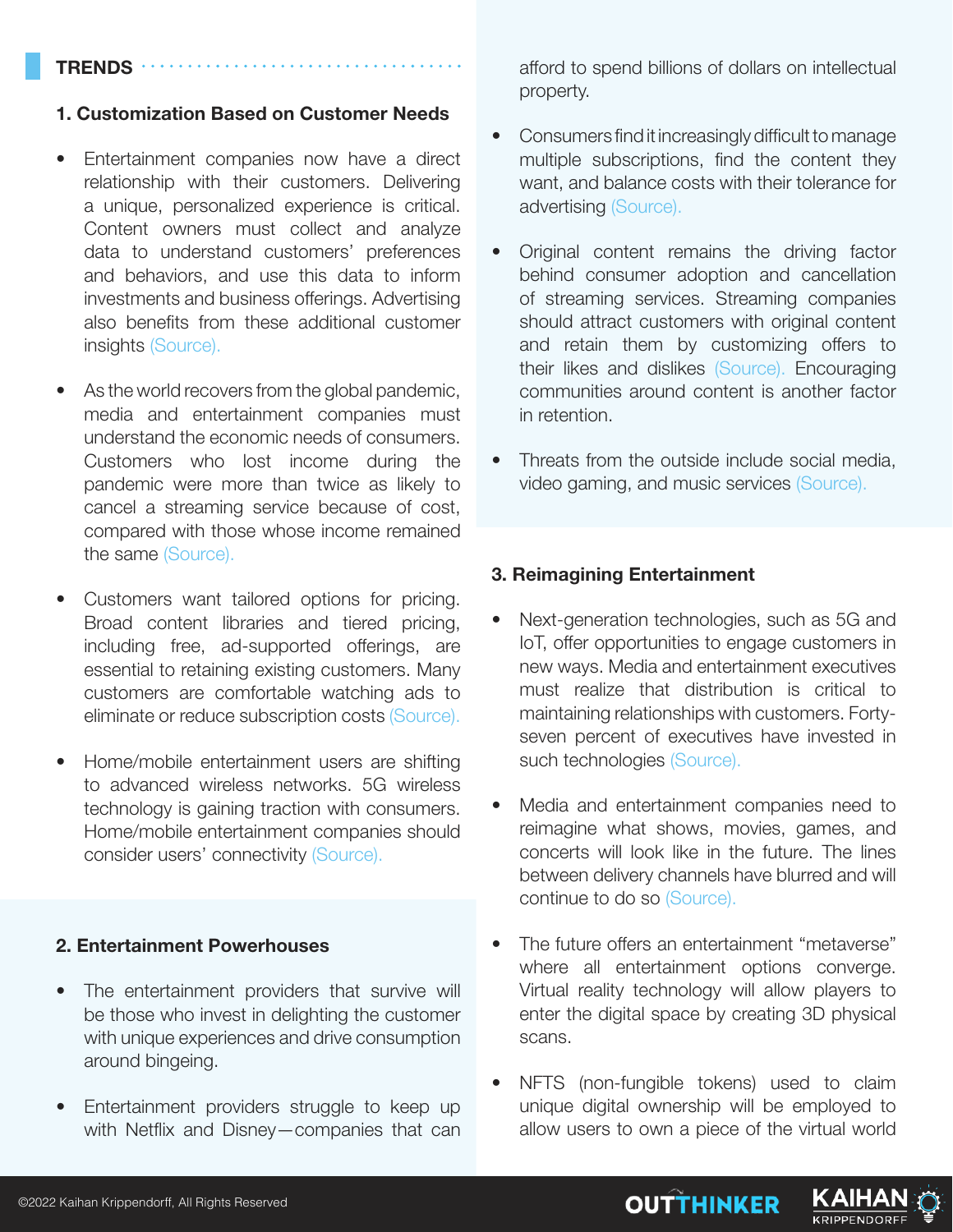#### (Source).

- Due to global lockdowns, 2020 brought live entertainment into the home and made it more accessible to larger and more diverse audiences (Source).
- On-screen representation continues to improve, but still has much room to grow. At major and midmajor studios, 91 percent of C-level positions are held by white employees. Black actors reached proportional representation in 2017-2018, but Latinx and Asian Americans remain underrepresented (Source).

#### **4. Continued Rise of Video Gaming, Social Video, and Audio**

- Gen Z prefers to play games, stream music, and use social media rather than watch TV or movies. A Deloitte survey found that 87 percent of Gen Z, 83 percent of millennials, and 79 percent of Gen X said they play video games at least weekly (Source).
- TikTok has over 700 million monthly users worldwide (Source). Global lockdowns contributed to doubling TikTok's number of users in the US, which is expected to surpass 50 million in 2021 (Source). Facebook has launched its own social video platform, along with IGTV and Reels on Instagram.
- 5G adoption has contributed to faster video streaming and download speeds.
- There are now 1.5 million active podcasts. By 2023, the number of people who listen at least monthly is expected to grow to 164 million (Source). Spotify has invested in acquiring podcasting capabilities and in the exclusive rights to certain popular podcasts (Source). Advertising will be key to monetizing podcasts and other audio platforms.
- Clubhouse launched as an audio-only social media platform. Less than a year after its launch, the service now has 2 million active users worldwide and is reported to be worth \$1B (Source).

#### **8PS**

| Leverage<br><b>Point</b> | "8Ps" of<br><b>Strategy</b>                                                                  | <b>Opportunity</b><br>for Disruption | <b>Recommended Leverage Points</b>                                                                                   |
|--------------------------|----------------------------------------------------------------------------------------------|--------------------------------------|----------------------------------------------------------------------------------------------------------------------|
| Position                 | The core<br>customer you<br>serve, what<br>need you<br>meet with<br>what brand<br>attributes |                                      | How are you using data to get to know your<br>$\bullet$<br>customers' likes and dislikes in content and<br>delivery? |
|                          |                                                                                              |                                      | • What is your approach for testing new customer<br>behaviors and segments?                                          |
|                          |                                                                                              |                                      | How can you balance the value you provide with<br>$\bullet$<br>the data you collect?                                 |

**OUTTHINKER**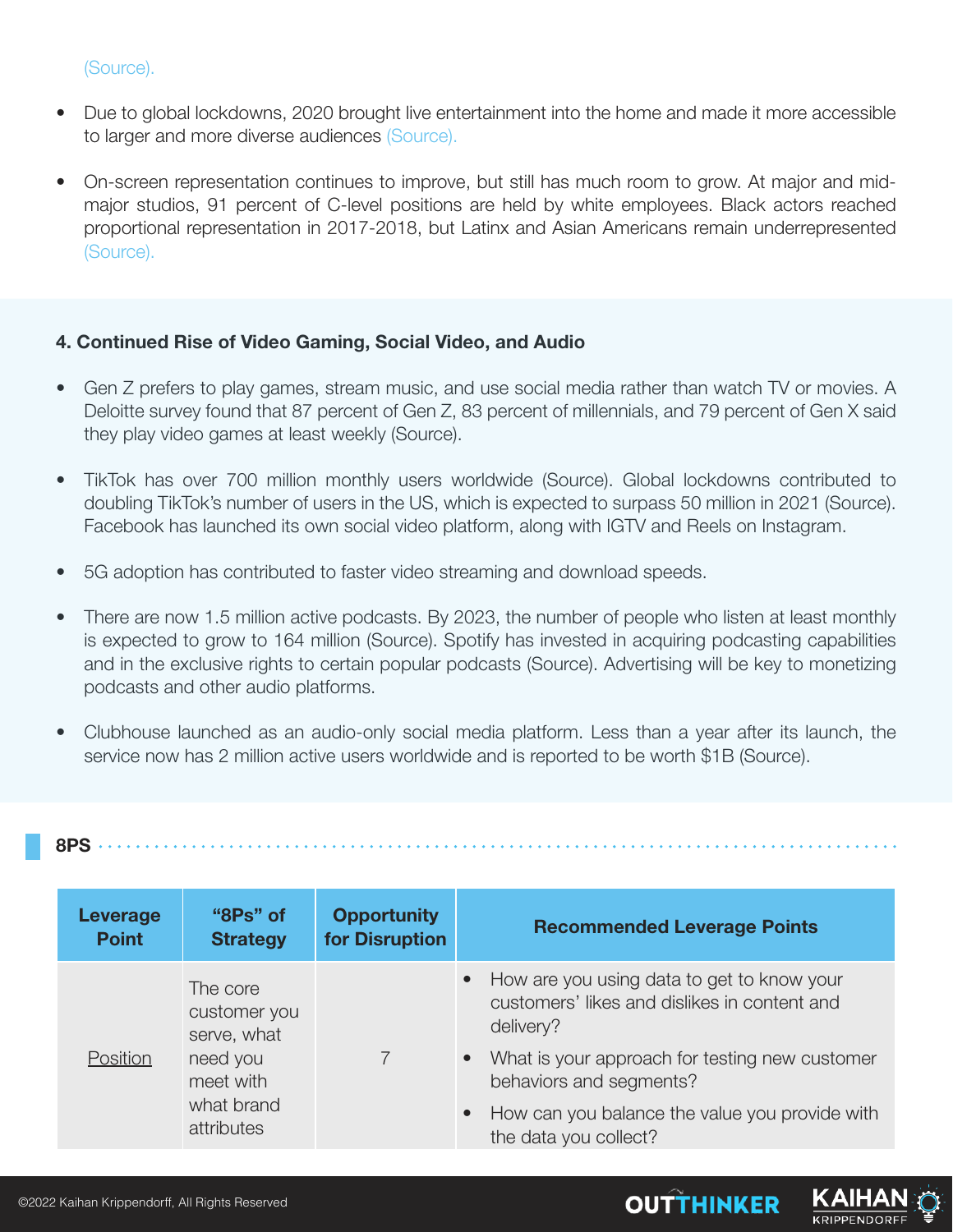| <b>Leverage</b><br><b>Point</b>      | "8Ps" of<br><b>Strategy</b>                                                                               | <b>Opportunity</b><br>for Disruption | <b>Recommended Leverage Points</b>                                                                                                                                                                                                                                                                              |
|--------------------------------------|-----------------------------------------------------------------------------------------------------------|--------------------------------------|-----------------------------------------------------------------------------------------------------------------------------------------------------------------------------------------------------------------------------------------------------------------------------------------------------------------|
| Product                              | The offerings<br>and packages<br>you deliver,<br>where you<br>outperform<br>and where you<br>underperform | 8                                    | How have you invested in original content?<br>What opportunities do you have to partner with<br>or develop ecosystems with other entertainment<br>companies?                                                                                                                                                    |
| Promotion                            | How you<br>communicate<br>with<br>customers<br>(including your<br>marketing,<br>sales, and PR)            | $\overline{7}$                       | What is your audience's tolerance for advertising?<br>What media (digital or traditional) platforms are<br>they using?                                                                                                                                                                                          |
| <b>Price</b>                         | How much<br>you charge for<br>services, how<br>you monetize                                               | 10                                   | Is there an opportunity to promote lower-cost,<br>$\bullet$<br>self-service online sales and service channels to<br>customers?<br>What different pricing options do you offer your<br>$\bullet$<br>customers?                                                                                                   |
| Placement                            | How you<br>deliver on<br>your value<br>proposition,<br>through what<br>channels                           | 9                                    | How can you use multichannel, social, and other<br>$\bullet$<br>platforms to create unique live experiences?<br>Which forms of connectivity are customers<br>using? What are their network constraints?<br>Does your strategy address the impacts of<br>$\bullet$<br>gaming, music streaming, and social media? |
| <b>Physical</b><br><b>Experience</b> | The customer<br>experience,<br>what they see,<br>smell, feel,<br>taste, or hear                           | 8                                    | What opportunities do you have to offer<br>experiences that unite physical and virtual?<br>How can you create seamless experiences<br>$\bullet$<br>as customers move between video, gaming,<br>podcasts, music, and social?                                                                                     |
| <u>Processes</u>                     | Your<br>operations<br>and processes                                                                       | 6                                    | How have you simplified business operations?<br>To what extent have you automated repeatable,<br>low-value processes?                                                                                                                                                                                           |



KAIHAN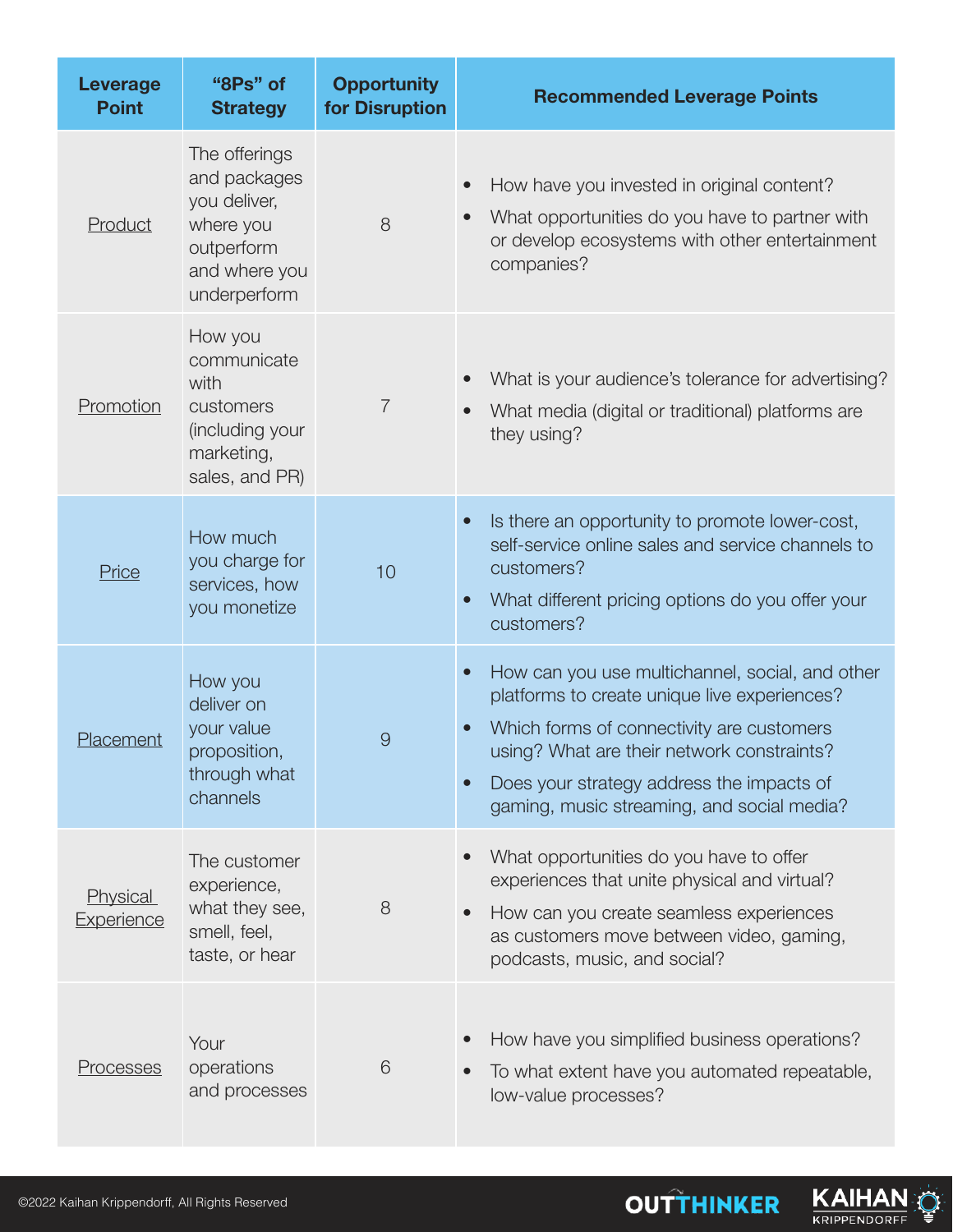| Leverage     | "8Ps" of                                                                                                               | <b>Opportunity</b> | <b>Recommended Leverage Points</b>                                                                                                         |
|--------------|------------------------------------------------------------------------------------------------------------------------|--------------------|--------------------------------------------------------------------------------------------------------------------------------------------|
| <b>Point</b> | <b>Strategy</b>                                                                                                        | for Disruption     |                                                                                                                                            |
| People       | The choices<br>you make<br>regarding<br>hiring,<br>organizing,<br>and<br>incentivizing<br>your people.<br>Your values. | 6                  | How have you redesigned your workplace model<br>$\bullet$<br>to cater to flexible working practices, balancing<br>on-site and remote work? |

**OUTTHINKERS**

### **NBCUniversal**

- Transitioned in 2020 to release its movies on a streaming distribution platform. Universal movies will be released 17 days after they appear in theatres.
- During the COVID-19 pandemic, NBCUniversal quickly pivoted to move major releases onto premium video-on-demand platforms and developed new ways to compensate actors.
- The company also launched Peacock, an adsupported streaming service that had 26 million sign-ups just five months after its launch (Fast Company).
- In 2021, NBCUniversal's project Innovation is expected to award nearly \$3.5M to nonprofit organizations that are tackling everyday problems through innovative solutions (Source).



- This new marketing and entertainment company, launched by basketball star, LeBron James, and businessman, Maverick Carter, aims to link entertainment to social justice through Hollywood content.
- The content gives a voice to a diverse audience of creators and consumers that have been underserved by traditional entertainment options.
- The company raised \$100M in 2020 and has deals to develop and distribute content with Amazon, Disney, Universal, CNN, Sirius, and others. SpringHill has also advised incumbent entertainment companies on how to address diversity and inclusion (Source).

**OUTTHINKER**